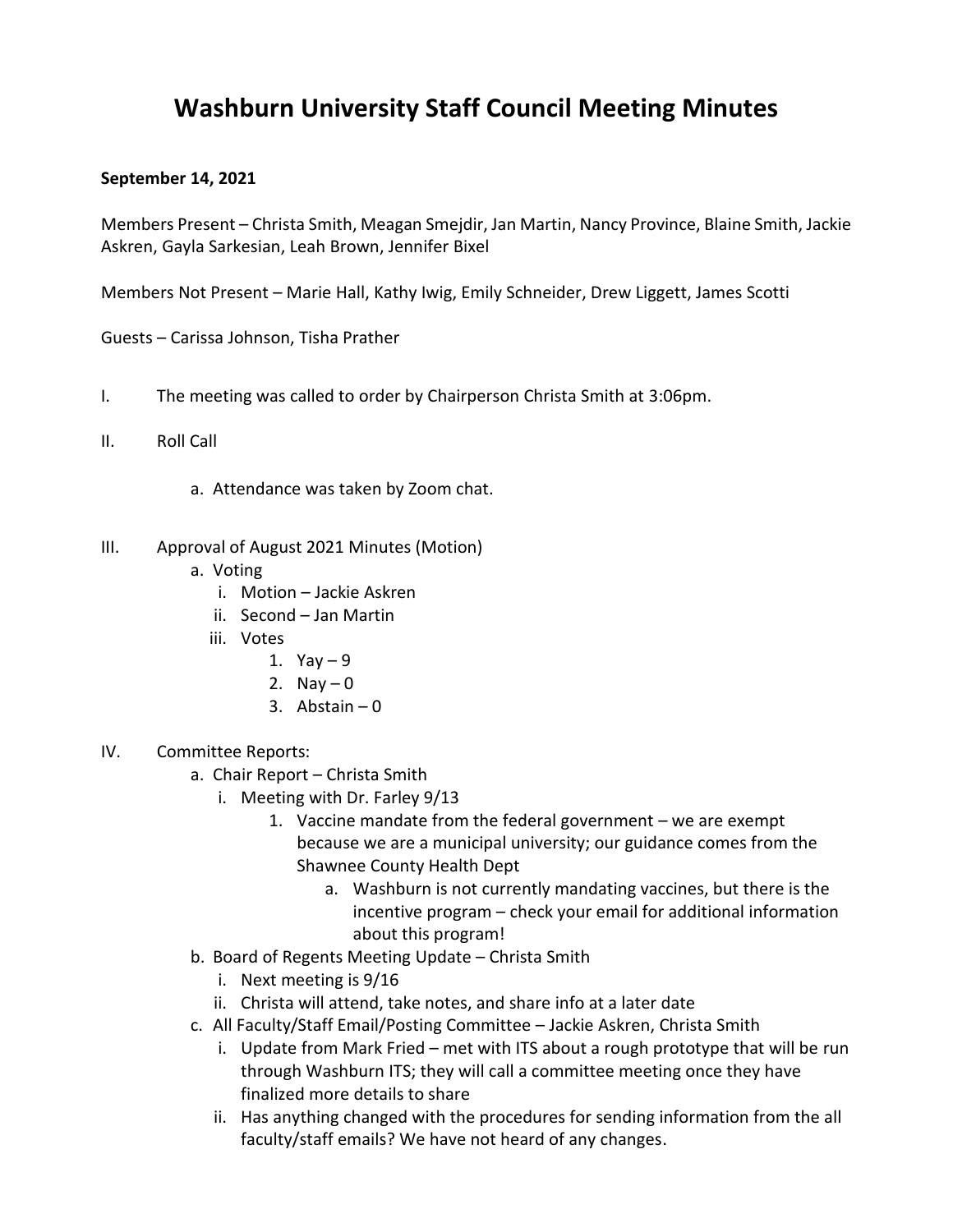- d. Benefits Committee Jennifer Bixel, Emily Schneider, Christa Smith
	- i. 8/26
		- 1. Watco Benefits Group gave presentation regarding benefits and trends
			- a. Renewing medical and dental with BCBS for 2022, rates locked in for one more year
			- b. In 2020 we had less claims, which is not surprising
			- c. In 2021 we have had an increase in claims; this was predicted
			- d. Looking to keep the cost of benefits flat, and working with BCBS on this process
			- e. Looking at the prescription program, and considering mandatory generic prescriptions (rather than the name brand)
			- f. The premiums will NOT be increased this year, and there will be no changes submitted to WUBOR for review
			- g. EAP through New Directions will be increasing in price, so they have chosen to go with a different partnership that is more fee for service
			- h. Open enrollment will tentatively be 10/26-11/4 look for an email with additional information about this
- e. Food Advisory Committee Jan Martin

i. Everything is open and running well!

- f. Parking Ticket Committee Leah Brown and Blaine Smith
	- i. No meeting
- g. Safety Committee Jackie Askren
	- i. August meeting
		- 1. Heather is working on website
		- 2. COVID wear mask while indoors on campus
		- 3. KDHE accepted hazmat review, they need updated information on the glaze used in ceramics/Art areas
		- 4. Facilities staff is shorthanded, so please be considerate if you have an issue; trying to fill in with temporary staffing because they are having a tough time filling positions; if you have an issue, please contact Eric Just
		- 5. Still working on parking lot lights
		- 6. Lots of trucks near the law school construction, but no major issues yes
		- 7. Next project replacing the patio behind BTAC
		- 8. Crosswalk update no solution yet regarding lighting
		- 9. 11/5 is Fire Prevention week, some activities on campus
		- 10. Chemistry Dept attended fire extinguisher training with Heather

## V. Old Business:

- a. Staff Council Elections have started
	- i. If you are in an area where the term for the representative is expiring, you should have received an email regarding nominations
		- 1. We have 5 areas with open representatives
		- 2. We have only 3 nominations, so we are hoping to receive more
			- a. If we do not have more nominations, we may be asking representatives who are currently serving to consider serving another term